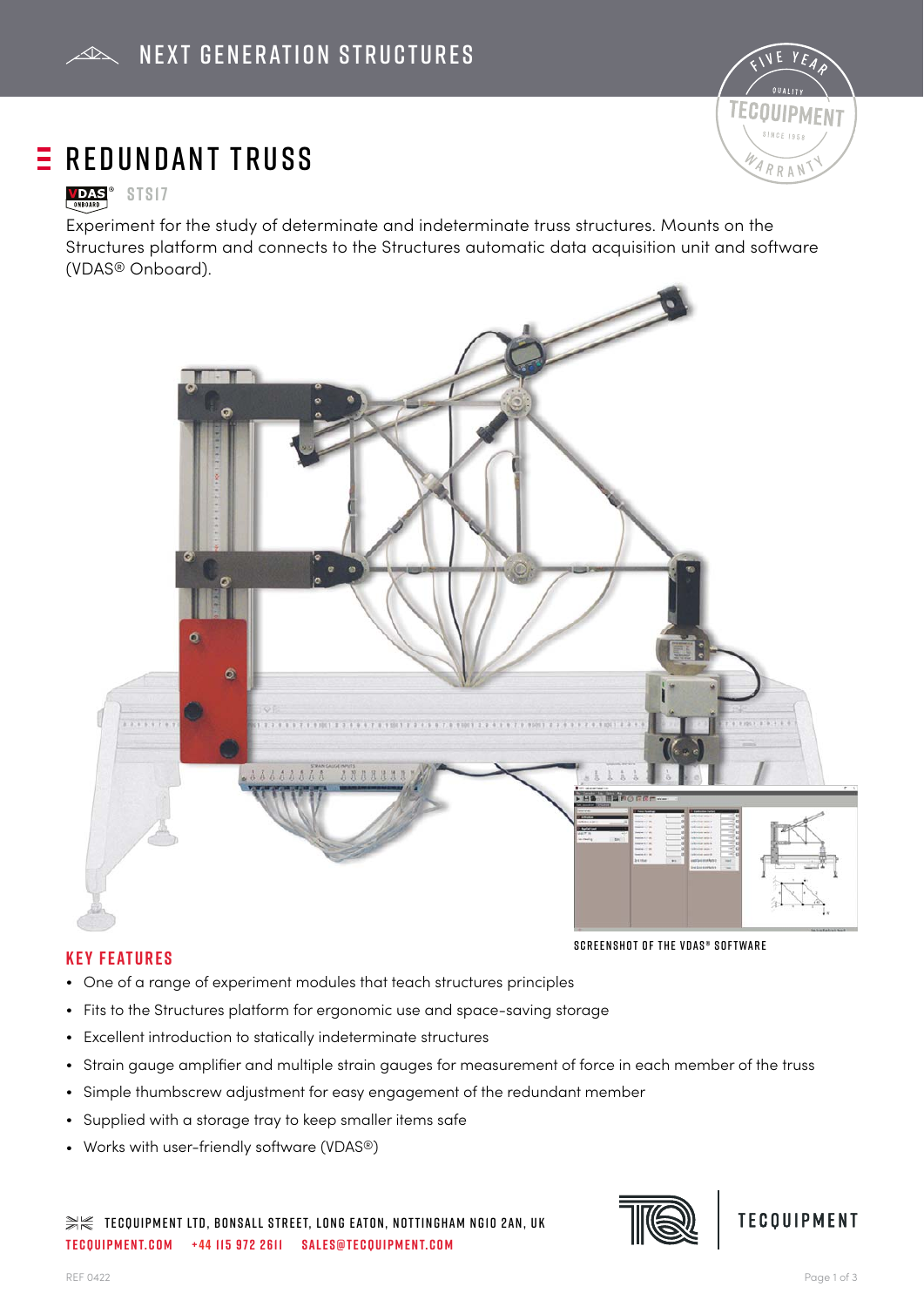## $E$  Redundant Truss



## **Description**

One of a range of experiment modules that fit to the Structures platform (STS1, available separately), this product helps students to understand the analysis of statically determinate and indeterminate truss structures made from a number of 'members' held together by joints at their ends. Two supports hold the truss. One support allows rotation only and the other allows rotation and translation. Students apply a load to the truss at the free end Joint Boss. Strain gauges on each truss member measure the forces due to the load. A precision indicator measures the framework deflection due to the load. A hand-operated load cell assembly applies and measures the load. A simple thumbscrew engages and disengages an extra 'redundant' member.

Students apply loads to the truss initially without the extra 'redundant' member engaged. This frame is stable and statically determinate (can be solved by static equilibrium). They then engage an extra 'redundant' member, making the frame statically indeterminate, requiring a more advanced analysis such as the strain-energy method. Students may measure the deflection of the frame for both cases and compare.

Students use textbook equations and methods to predict the forces in each 'member', comparing them with the measured results. This helps confirm the reliability of the textbook equations and the accuracy of the experiment results.

The strain gauges connect to a strain gauge amplifier, which connects (with the load cell) to the interface hub of the Structures platform for computer display and data acquisition (VDAS® Onboard).

### **Standard Features**

- Supplied with comprehensive user guide
- Five-year warranty
- Made in accordance with the latest European Union directives
- ISO9001 certifi ed manufacturer

### **Learning outcomes**

- Strain gauges as instruments
- Forces within and deflections of a truss structure that is statically:
	- determinate
	- indeterminate
- Member forces by the method of joints and method of sections
- Member forces by the use of the strain/energy method
- Advantages and disadvantages of both versions of the truss

### **Essential Ancillary**

• Structures Platform (STS1)

#### **Software**

TecQuipment has created data acquisition applications (VDAS® Onboard) for each experiment module, with additional simulated experiments.

The simulated experiments allow students to simulate the hands-on laboratory experiments, verifying their results. They also allow simulation of alternative setups, such as frame members of different cross-section and material, extending the learning experience beyond the practical laboratory session.

## **Operating Conditions**

**Operating environment:**

Laboratory

#### **Storage temperature range:**

–25°C to +55°C (when packed for transport)

#### **Operating temperature range:**

+5°C to +40°C

#### **Operating relative humidity range:**

80% at temperatures < 31°C decreasing linearly to 50% at 40°C